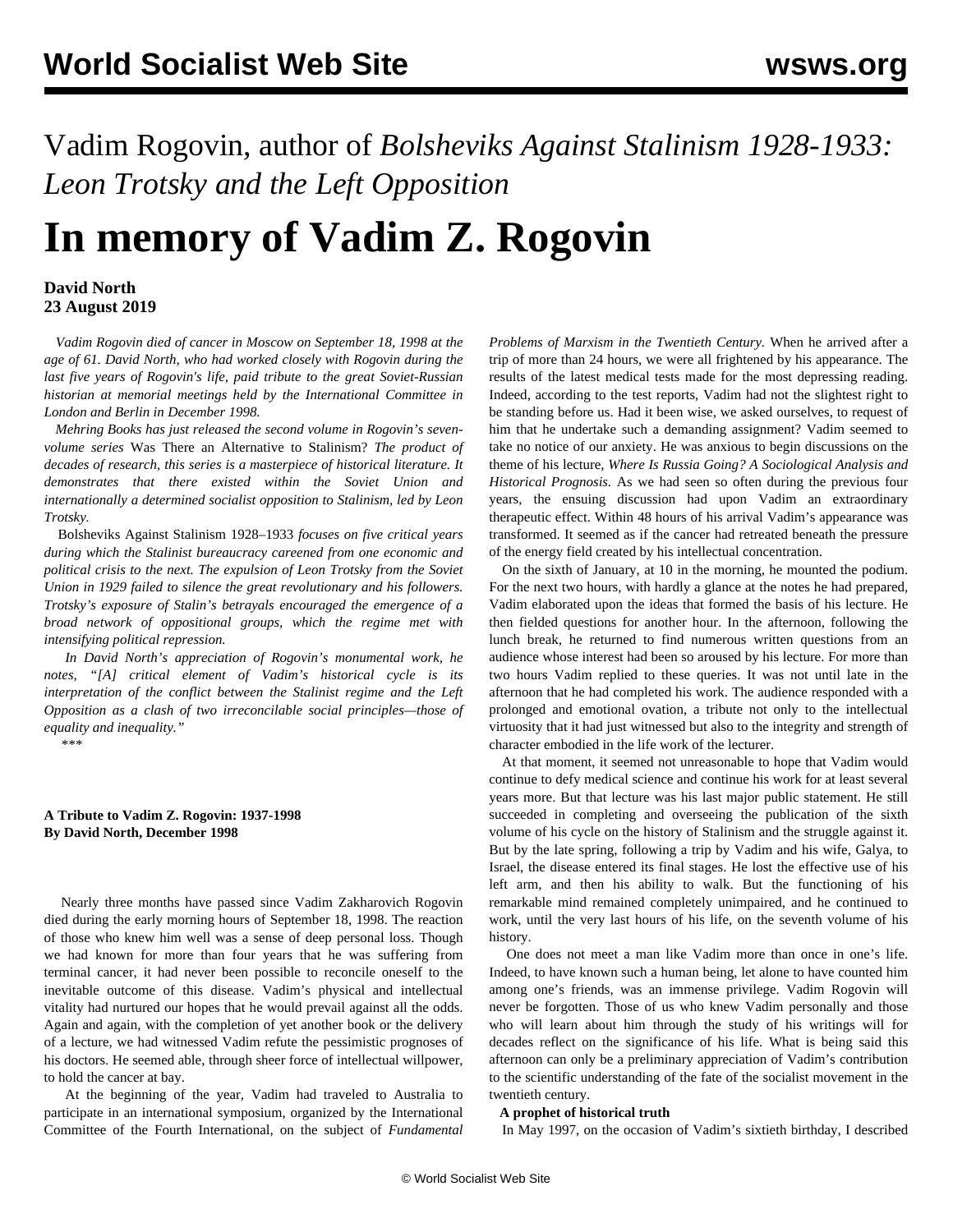him as a prophet of historical truth. At that time, I had in mind the place of Vadim in the intellectual life of post-Soviet Russia—specifically the challenge posed by his writings to the foul political, intellectual and moral environment in post-Soviet Russia produced by decades of lying about the past.

 But that definition of Vadim as a prophet of historical truth is no less apt in defining his role beyond the borders of the former USSR. It is difficult to think of another historian whose work stands in such irreconcilable opposition to the smug and reactionary subjectivism and relativism of postmodernism as that of Vadim Rogovin. Nothing was more repugnant to Vadim than the cynical view, so fashionable in the universities of Western Europe and the United States, that there is no place in the study and writing of history for any concept of objective truth. Vadim saw nothing that was original in this outlook, which has long been favored by reactionary thinkers. After all, more than a century has passed since Nietzsche asserted, "The falseness of an opinion is not for us any objection to it," that the validity of an opinion is merely a function of its operational utility for any given purpose. Vadim insisted that the contrast between opinion and truth is of a fundamental character. Opinion, he wrote, "is a category of social psychology, a characteristic trait of ordinary consciousness. Truth is a category of science and scientific world outlook, constituting a view of the future based on an honest and objective analysis of the past and present."

 Vadim's pursuit of objective historical truth constituted the essential foundation and purpose of his intellectual life. The problem of objective truth was, for Vadim, not that of an abstract theoretical standard that was arbitrarily imposed upon the subject of historical research. It was, rather, intrinsic to the subject itself. For Vadim, that subject was the history of the political struggles within the Soviet Communist Party and the Communist International between 1922, one year before the founding of the Left Opposition, and 1940, the year of the assassination of Leon Trotsky by an agent of Stalin's NKVD. His overriding intellectual task and moral responsibility was to extract the objective truth of this critical historical period from beneath the vast edifice of lies that had been erected by Stalin and his successors, who were—even before the term was invented—the foremost practitioners of post-modernist historiography. If, as postmodernist theoreticians insist, there exists no necessary relationship between history and a scientifically-verifiable objective truth—and, to continue, if historical narratives are merely imagined and invented—then the accounts of Soviet history given by Andrei Vyshinsky at the three Moscow trials are as legitimate as any other. The various versions of Soviet history presented in different editions of officially authorized encyclopedias are, within this intellectually-debased framework, not to be rejected as lies; rather, they are to be rationalized and justified as alternative "imaginings" of the past. The apologists of post-modernism might argue that this is not their intention; but ideas have a logic of their own.

 Vadim Rogovin understood that the Soviet tragedy was embedded in the disorientation and deadening of historical consciousness. The political immaturity and bewilderment that characterized the response of the Soviet people to the events of the 1980s and 1990s, their inability to find a progressive response to the crisis in their society, was, above all, the outcome of decades of historical falsifications. It was impossible to understand the present without real knowledge of the past. To the extent that the Russian working class believed that Stalinism was the inevitable product of socialism, and that the tragic course of Soviet history flowed inexorably from the revolution of October 1917, it was politically disarmed and could see no alternative to the dismantling of the Soviet Union and the restoration of capitalism. The great question posed by Vadim Rogovin—Was there an alternative to Stalinism?—is, certainly, fundamental to an understanding of the history of the Soviet Union. But the ramifications of this question extend far beyond the borders of the

former USSR, and they are of critical relevance not only to our understanding of the past but to our vision of the future. Within the context of his examination of the Soviet past Vadim Rogovin grappled with the essential experiences and lessons of the twentieth century. That is why the works of Vadim Zakharovich Rogovin are of world importance.

 Throughout his professional career Vadim displayed an amazing fluency as a writer. As a sociologist, he listed more than 250 scholarly papers on his *curriculum vitae.* But even this impressive output pales before what he accomplished during the last seven years of his life, during which he completed six volumes (each of which consisted of no less than 350 printed pages) and was close to three-quarters through the seventh. Beneath a haze of cigarette smoke, words seemed to flow effortlessly from Vadim's pen. Writer's block was one affliction he never knew. But even the most fluent of writers could not have produced works on the scale of his six completed historical volumes—so extensively researched and profoundly reasoned—unless they were the outcome of years of intellectual preparation. Indeed, long before he had committed his work to paper, vast sections of it had already taken shape within his brain. Vadim's historical cycle was the product of a lifetime of research and thought.

 Moreover, a critical element of Vadim's intellectual fecundity was rooted in the depth of his personal identification with the ideals and spirit of the revolutionary movement whose tragic destiny was the subject of his historical work. Herein lay a crucial distinction between Vadim and the vast majority of Western European and American academics active in the field of Russian and Soviet studies. The latter are, with very few exceptions, unable to understand, let alone sympathize with, the aims and motivations of the revolutionaries. Such historians, projecting upon the past their own cynicism and apathy, exhibit an almost painful inability to comprehend an historical period whose greatest representatives were motivated by revolutionary ideals for which they were prepared to sacrifice their lives. Vadim was different: he not only empathized with the heroic leaders of the Left Opposition, he shared their aims and ideals. This was not a matter of external affectation. Rather, Vadim—in the force of his personality and the intensity of his thought—recalled a social type which had once played so important a role in Russian and world history, but which had been all but destroyed by Stalinism—the Russian revolutionary intelligentsia. When I think about Vadim, I cannot help but recall the very fine portrait of the ethos of this unusual social phenomenon given by Isaiah Berlin: "Every Russian writer was made conscious that he was on a public stage, testifying; so that the smallest lapse on his part, a lie, a deception, an act of self-indulgence, lack of zeal for the truth, was a heinous crime.... [I]f you spoke in public at all, be it as a poet or novelist or historian or in whatever public capacity, then you accepted full responsibility for guiding and leading the people. If this was your calling then you were bound by a Hippocratic oath to tell the truth and never betray it, and to dedicate yourself selflessly to your goal." [1]

#### **Stalin's Purges**

 Vadim was born in 1937, the year that witnessed the annihilation of the finest representatives of the revolutionary tradition, program and culture upon which the achievements of the Soviet Union during the first two decades of its existence had been based. Anyone who had played a leading role in the victory of the October Revolution and the formation of the Soviet Union, or who had demonstrated, in any sphere of Soviet life, the capacity for independent and critical thought, was a candidate for the executioner's bullet. Stalin's purges were the means through which the bureaucracy consolidated its usurpation of political power. But that definition of the terror, however politically precise, does not by itself adequately express the social and cultural implications of the nightmarish events of 1937. All that was reactionary and backward in Russian society enjoyed, in the orgy of mass murder instigated by Stalin, its revenge against the revolution.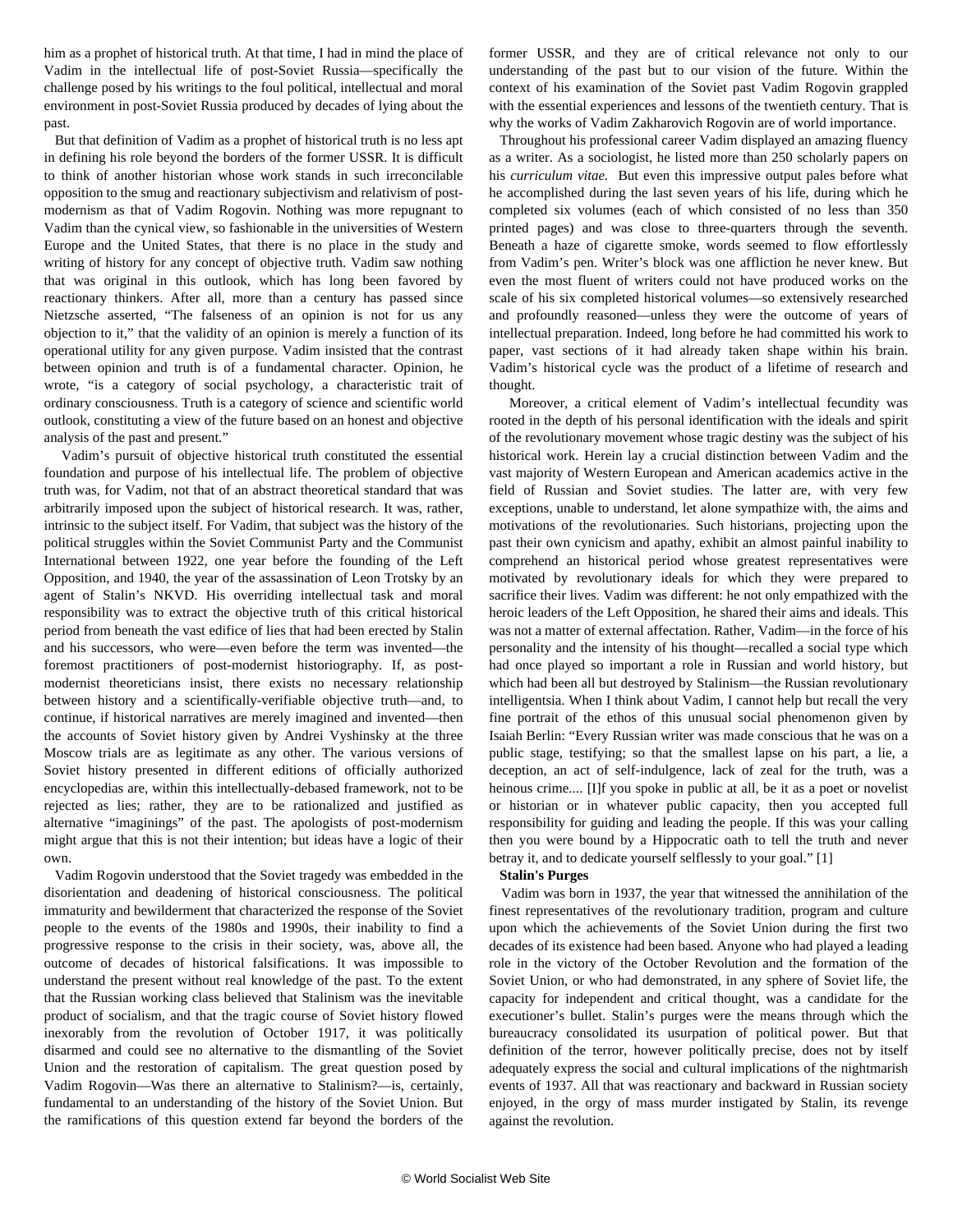Among the hundreds of thousands of Stalin's victims was Vadim's maternal grandfather, Aleksandr Semenovich Tager. He was not a revolutionary, but rather a liberal representative of the most progressive sections of the old Russian democratic intelligentsia. A distinguished jurist, Tager served as a defense attorney at the 1922 trial of the Social-Revolutionary leaders who stood accused of organizing terrorist actions against the Bolshevik regime. There were several outstanding contrasts between the trial of the Social Revolutionaries and those organized a decade and a half later by Stalin. First, the Social Revolutionary defendants, unrepentant opponents of the Soviet government, were not compelled to renounce their political convictions nor to heap obloquy upon themselves. Second, they were able to mount, in the presence of international observers (including the leader of the Second International, Vandervelde), a genuine political and legal defense on their own behalf. Aleksandr Tager conducted himself as a representative of the legal interests of his clients, not as a secondary instrument of the state prosecution.

 In fact, an event that occurred during the trial demonstrated Tager's courage. A workers demonstration had been organized by the government in support of the trial. A group of demonstrators burst into the courtroom to disrupt the proceedings and demand the death of the defendants. Yuri Piatakov, one of the most important Bolshevik leaders, was presiding over the trial. He told the demonstrators that the court would take their wishes into consideration. Tager and several other defense attorneys vehemently protested against this violation of proper legal procedures and walked out of the courtroom. At the end of the trial, the sentence of death was pronounced against several of the defendants. But it was suspended on the condition that the Social Revolutionary Party halt its terrorist campaign against the government. In the aftermath of the trial, Tager was punished for his defiance by being sent into exile. But within a few months he was recalled to Moscow and there were no further actions taken against him. Indeed, Tager was permitted to travel abroad quite regularly with his wife, who needed special medical treatment that could not be obtained in Russia. This was not all that unusual prior to the onset of the terror. Vadim's grandfather enjoyed the respect and friendship of such wellknown political figures as Anatoly Lunacharsky. In the early 1930s Tager published an authoritative study of the infamous case of Mendel Beilis, a Jew who had been the victim of a frame-up organized by the prerevolutionary tsarist regime, involving preposterous allegations of ritual murder. The preface to this volume was written by Lunacharsky, who urged that it be published in as many European languages as possible to counter the growing menace of anti-Semitism. In 1938, though he had never been associated with any anti-Stalinist political tendency, Tager was arrested along with other prominent jurists. In an example of one of the bitter ironies of that dreadful period, Tager had been invited only six months before his arrest by none other than Andrei Vizhinsky, the chief procurator of the Soviet Union, to join his legal institute. Thus, when the secret police came to arrest Vadim's grandfather, he reassured his wife that it was all a mistake and that she should immediately contact Vizhinsky, who would certainly secure his prompt release. Vadim's grandmother never saw her husband again; and more than a decade passed before she learned definitively of his execution.

 Vadim cherished the memory of his grandfather, and was pleased when a new edition of Tager's study of the Beilis case was reissued in Russia. One can imagine the impact of the trauma of Aleksandr Tager's arrest, disappearance and death upon his family. It was from his grandmother that Vadim first learned of the horrors of the purges, and it is reasonable to assume that the tragic experience of his family profoundly influenced his intellectual development. Vadim told me that his first conscious misgivings about the nature of the Stalinist regime occurred when he was nearly 13 years old. Amidst the frenzied celebrations of Stalin's seventieth birthday, Vadim found himself wondering why virtually all the other Old Bolshevik leaders had come to an untimely end long before reaching that milestone. Vadim asked his father why most of Lenin's colleagues had been shot in the 1930s. How was it possible that so many leaders of the revolution turned out to be "Enemies of the People"? His father's attempts to fob his son off with hollow and unconvincing references to "anti-Party" activities were unsuccessful. Disturbed and probably frightened by the inquiries, Vadim's father offered what was, at that time, considered to be the ultimate answer from which there could be no further appeal: "Don't you think Stalin understands this better than you?" Vadim remained unconvinced. He continued to wonder why so many revolutionary leaders, and even his own grandfather, had been shot. Then, quite suddenly, he was seized by a terrible thought that he knew, instinctively, provided the answer to his questions: "Stalin must be a criminal!" Vadim continued to argue with his family. As he matured he realized that the Soviet Union was not a just society. He saw poverty and noted the presence of sharp contrasts in the social conditions of different strata of the Moscow population. Vadim also knew that there were prison camps: people who lived in his apartment building were arrested during the anti-Cosmopolitan campaign that was unleashed by Stalin in 1952-53. Thus, upon hearing of Stalin's death in March 1953, Vadim's reaction, as he later recalled, was that this event was cause for joy and celebration.

#### **Khrushchev's "secret speech" of 1956**

 The change in the political and social climate of the Soviet Union in the aftermath of Stalin's death was, undoubtedly, the most important factor in the intellectual development of the young Vadim Rogovin. He was nearly 19 at the time of the Twentieth Congress of the CPSU. When the content of Nikita Khrushchev's "secret speech" became known—in which Stalin's crimes were denounced for the first time—Vadim was not particularly surprised by the revelations. There were important new facts made available, but, for the most part, Vadim felt that the revelations vindicated his hatred of Stalin. However, Vadim was not satisfied with Khrushchev's attempt to explain Stalin's crimes as mere excesses produced by the "cult of personality," let alone by Khrushchev's insistence that Stalin's political line—above all, in the fight against the Trotskyist opposition of the 1920s—was fundamentally correct.

 When Vadim became a student at Moscow University, where he majored in aesthetics, it required little effort on his part to complete his course assignments and receive high grades. Rather than attend lectures, he spent as much time as possible at the historical library of the university where he studied old issues of *Pravda* and other journals that cast light upon the political struggles of the 1920s. As Vadim took detailed notes on the old inner-party debates, he became convinced of the correctness of Trotsky's position and was drawn inexorably to the conclusion that Trotsky was the greatest figure in Soviet history. In a discussion I had with Vadim during the weekend we celebrated his sixtieth birthday he confided that all the basic conceptions that were to appear in his historical cycle were initially formed in the course of the readings he pursued when he was in his twenties. From then on, Vadim told me, he dreamed of a time when it would become possible to tell the Soviet people the truth about their history.

 But the political conditions that prevailed in the USSR—even during the celebrated "thaw" of the late 1950s and early 1960s—were not conducive to the production of serious works of history. During the initial stages of his academic career Vadim's principal area of research was aesthetics. He pursued his historical research in private. Vadim was able to discuss the merits of the policies advanced by Trotsky and the Left Opposition only with his most trusted colleagues and friends, and even then only with extreme caution. Even though criticism of the regime had become increasingly common, any mention of Trotsky's name still aroused suspicion and fear. The father of a friend of Vadim was a well-known journalist who had casually remarked, among a small group of dissidents, that Trotsky had been a great orator. The journalist expressed no further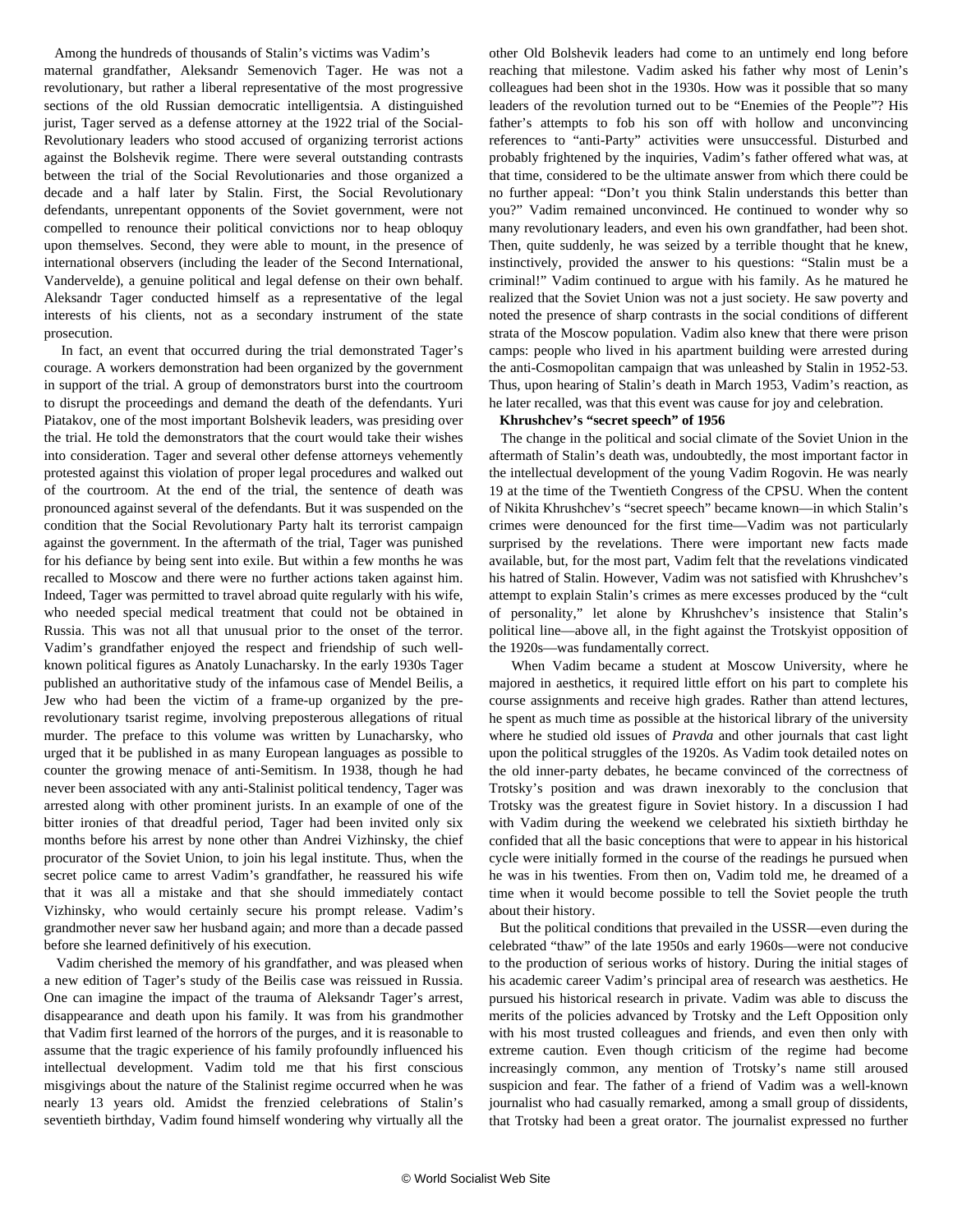opinion on Trotsky's political positions. But that casual remark came to the attention of the KGB: the journalist was promptly fired from his position and his family was reduced to poverty. On one occasion Vadim took into his confidence a well-known theater director whom he respected. Vadim expressed to him his admiration for Trotsky's views on art. The director was shaken. "Why are you speaking to me so openly?" the director asked. Vadim explained that he did not believe that the director, who was both a personal friend and a man of integrity, would inform on him. The director assured him that he would not, but explained that he might himself face unpleasant consequences if his young friend's opinions were to come to the attention of the authorities.

 There was another factor, aside from fear, that contributed to Vadim's sense of isolation. The dissident movement that emerged in the mid-1960s exhibited little interest in a socialist critique of the bureaucratic regime. It criticized Stalinism not from the left (i.e., on the basis of a socialist program), but from the right (i.e., appealing for political support from the American bourgeoisie). Within this milieu the revolutionary program of Trotsky was anathema.

#### **The problem of social inequality in the USSR**

 Despite his love of literature and art, Vadim was anxious to find a field of research that related more directly to his historical and political interests. Fortunately, the regime began to relax its previous strictures on the development of sociological research, if only because the needs of bureaucratic policy-making required more profound insights into the structure and problems of so complex a society as the Soviet Union. So Vadim began his official studies anew and became a sociologist. Without openly acknowledging this fact, he derived from the program of the Left Opposition the central theme of his academic research: the problem of social inequality in the Soviet Union. Vadim used his sociological research to expose the gap between socialist ideals and the Soviet reality, and to advocate the development of egalitarian policies. In a listing of Vadim's writings one finds such titles as "Youth and Social Progress," "Social Policy in Developed Socialist Society: Directions, Tendencies, Problems," "Social Guarantees and Problems of Perfecting Relations of Distribution," "Economic Effectiveness and Social Justice," "Social Justice and the Paths of Its Realization in Social Policy," "Social Aspects of Distribution Policy," "Social Aspects of Accelerating the Resolution of the Housing Problem" and "The Dialectic of Social Equality and Inequality at the Contemporary Stage of the Development of Soviet Society."

 The crisis of the USSR became apparent during the years of Brezhnev's rule—known as the "Era of Stagnation." For Vadim this was a period of deep frustration. His earlier hopes that socialist principles would be revived within the USSR seemed less and less realistic. The earlier "thaw" had once again given way to a new "freeze." State pressure was applied to suppress critical examinations of Stalin's historical role. Everything Vadim wrote was subjected by the censors to the literary equivalent of a strip search. Some articles never saw the light of day; many were published only after sections were deleted or substantially edited. However, during the last period of the "Era of Stagnation," Vadim enjoyed an unexpected stroke of luck. Normally, the censors discussed the articles they reviewed only with the publishers and editors of the journals and newspapers to which the works had been submitted. As a matter of course the authors were neither contacted nor consulted. They were expected to submit to whatever decision was made. However, a senior official in the censorship department found himself intrigued by Vadim's work. He decided to contact the author directly. Never had he read articles that tackled the problem of social inequality with such insight, clarity and audacity. Why, he wondered, did Vadim occupy himself so persistently with this theme? Why did he believe that social equality was attainable? Was it consistent with human nature? Like a character in an existential drama, Vadim found himself engaged in a lengthy philosophical discourse with the very official who had the power to consign his writings to the flames. His fate hung in the balance. But the censor—whose conscience had not been entirely extinguished by years of bureaucratic routine—was moved by the force of Vadim's arguments. He promised to do whatever he could to ensure the publication of his articles.

 With the accession of Gorbachev to power and the introduction of glasnost, the audience for Vadim's writings grew immensely. Taking advantage of the new opportunities, Vadim wrote a series of articles for *Komsomolskaya Pravda* in 1985 that attacked the prevalence of social privilege in both its open and concealed forms, demanded sharp limitations on income inequality, and called for a substantial improvement in the living standards of the broad masses. Vadim's censor expressed apprehension, but permitted the articles to be published as written. *Komsomolskaya Pravda* had a circulation of 20 million, and the articles provoked an impassioned response. They were widely interpreted as an attack on the social position of the ruling bureaucracy. Over the next few months thousands of letters were addressed to *Komsomolskaya Pravda* praising and denouncing the articles.

#### **Trotsky's writings**

 At first Vadim was encouraged by the political change ushered in by Gorbachev's rise to power. Not only had it become possible to address social problems more boldly and before a much larger audience, Vadim was now able to speak openly, for the first time, about Leon Trotsky and the political struggle that had been waged by the Left Opposition against the rise of Stalinism. Another critical development was the sudden availability of volumes of Trotsky's writings, especially from the 1930s, that Vadim had never seen before. He obtained for the first time a set of the *Bulletin of the Opposition*, the most important Russian-language publication of the international Trotskyist movement. Vadim absorbed and assimilated these writings, which reaffirmed and deepened his Trotskyist convictions. For Vadim, these writings possessed not only an historical but also an exceptional contemporary significance; for it soon became apparent that no segment of either the political or intellectual elite had any serious understanding of the nature of the crisis confronting the Soviet Union. With each announcement of a new "historically-necessary" change of policy, the frenzied improvisations of Gorbachev assumed an increasingly absurd character. Beyond touring the world in search of adulation, the General Secretary had not the slightest idea about what he should do. The confusion of Gorbachev was mirrored in the disorientation of the entire Soviet intelligentsia. It seemed as if nothing in their previous work had prepared them for the breakdown of the USSR in the late 1980s.

 Vadim was convinced that the problems of the Soviet Union could neither be understood nor solved without an exhaustive review of its history. The essential requirement of such a review was the cleansing of the historical record of all the accumulated lies about Leon Trotsky. The possibility of a renewal of Soviet society along socialist lines depended upon an honest examination of the Trotskyist critique of Stalinism and the alternative program advanced by the Left Opposition. As the political and economic situation deteriorated in the USSR, the case for a review of Trotsky's work seemed, to Vadim, irresistible. But Vadim now encountered a political and social phenomenon that left him, once again, isolated: the stampede of virtually the entire intelligentsia to the right. Vadim had long been aware of the development of right-wing tendencies among the intelligentsia. The dissident movement had never appealed to him because of its orientation to international bourgeois public opinion and hostility to Marxism. However, at least in the academic and intellectual circles within which he moved, criticism of official Soviet policy had been couched in socialist terms. But as the 1980s drew to a close, his friends and professional associates—with very few exceptions—were professing unbounded admiration for, and faith in, the capitalist system. They were indifferent to arguments based on facts and reason. One by one, Vadim found himself compelled to sever relations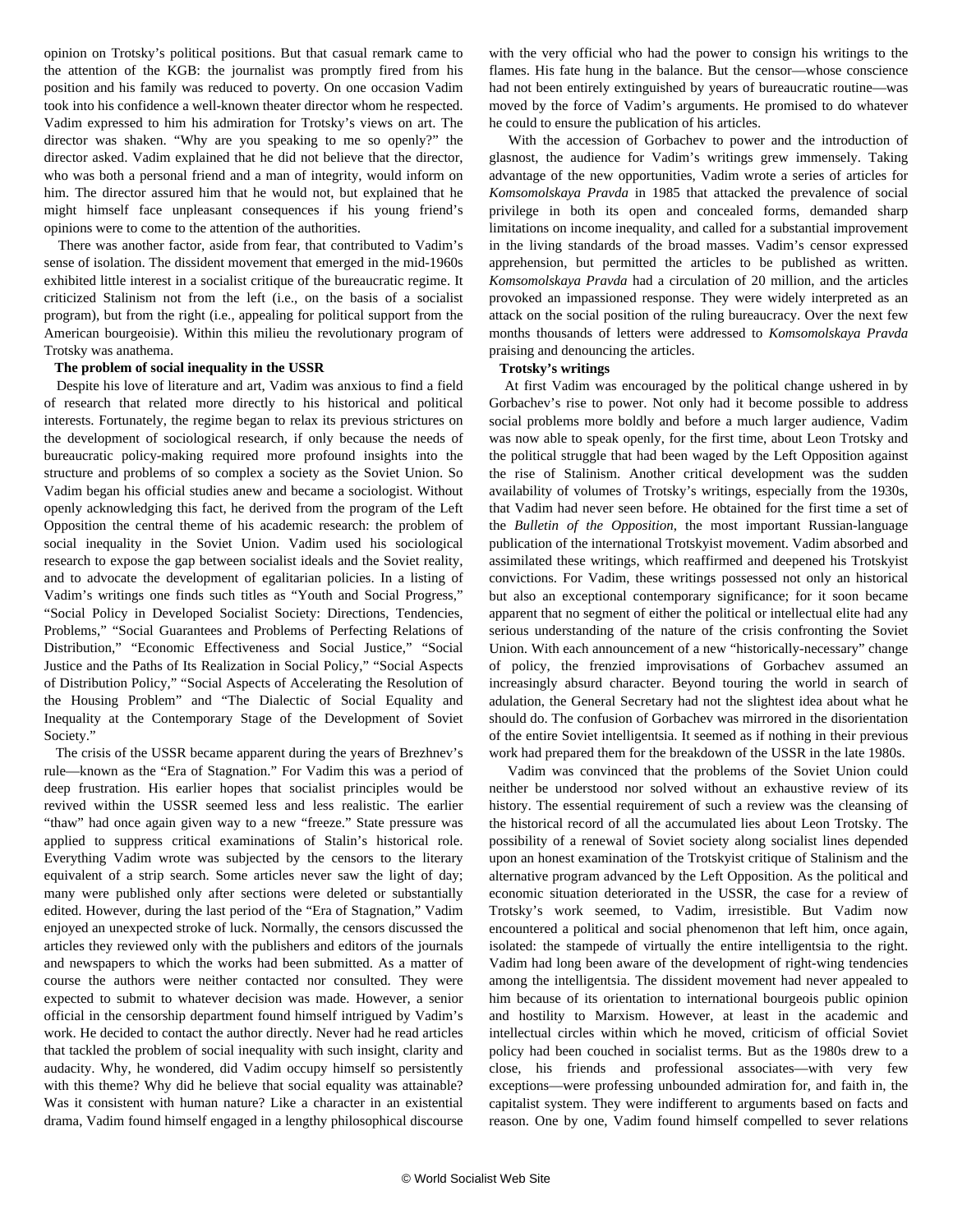with friends and colleagues. Among them was Stanislav Shatalin. He had been one of Vadim's closest associates with whom he had once coauthored an article. But Shatalin became one of Gorbachev's economic advisers and achieved international renown as the author of the "500 Day Plan," which advocated the use of "shock therapy" methods to reorganize the Soviet economy on the basis of the capitalist market.

 A byproduct of this swing to the right was the development of a new campaign in the media aimed at discrediting the idea that Trotskyism represented an alternative to Stalinism. The media shamelessly combined the worst Stalinist-era slanders against Trotsky with the reactionary arguments of Western Sovietologists. This campaign against Trotsky—which, in essence, was directed against the entire heritage of Marxian socialism—found a wide response among the decomposing ex-Soviet and Russian intelligentsia. The most important—or perhaps it would be more appropriate to say best known—product of this campaign was the series of books written by General Dmitri Volkogonov.

#### **Was there an alternative?**

 It was within this reactionary environment that Vadim embarked upon the intellectual project to which he devoted the rest of his life: the writing of a Marxist history of the political conflicts within the Communist Party and Communist International. This was a task of which no other historian in the former Soviet Union, let alone beyond its borders, was capable. Why was this so? "Great history is written," E.H. Carr once said, "precisely when the historian's vision of the past is illuminated by insights into the problems of the present." [2] This observation provides us with the key to understanding Vadim's achievement as an historian. Certainly, Vadim brought to his work certain exceptional faculties: an encyclopedic knowledge of Soviet history, an astonishing grasp of a vast complex of facts, an unerring ability to situate events within a broader political and social context, and a lucid and unaffected style of writing. But beyond these strengths he possessed yet another inestimable advantage: a profound awareness that the present crisis of not only Russia, but also the entire world, is the legacy of the defeats suffered by the international socialist movement in the 1920s and 1930s as a consequence of the betrayals and crimes of the Stalinist bureaucracy.

 Yet there is not a trace of pessimism in Vadim's cycle. The events that he narrates and analyzes, especially in those volumes that deal directly with the preparation and execution of the Stalinist terror of 1936-39, are certainly dreadful. They make for reading that cannot be described as anything other than harrowing. But amidst all the horror, Rogovin presents the Soviet tragedy as a drama whose final act is still to be written. As he writes in the preface to his third volume: "The historical process opened up by the October Revolution has not been completed, but merely stopped." What imparts to Vadim's work its moral intensity is not only the author's indignation, but above all his conviction that Stalinism represented only a temporary derailment of the cause of world socialism. Notwithstanding the defeat it suffered in the 1930s, the Trotskyist movement embodied the possibility that the Soviet Union might have developed along a very different and far more progressive path. And that very possibility refutes all claims that Stalinism was the necessary and inevitable outcome of Bolshevism. The indisputable fact that there was an alternative to Stalinism means that the historical potential of socialism has not been exhausted.

 Rogovin's conception of history is essentially dynamic. Underlying his insistence on the undiminished significance of the events of the 1930s is Vadim's conception of historical time as a unified and interacting continuum of past, present and future. Grappling with the great problems of his own age, Vadim looked into the past not only to foresee the future but also to shape it. Perhaps the truest expression of the role to which Vadim aspired is to be found in the verse of Pasternak, with which he opened the fourth volume of his cycle: *Once Upon a time, unintentionally, / And probably hazarding a guess, / Hegel called the historian a prophet /*

#### *Predicting in reverse.*

 Another critical element of Vadim's historical cycle is its interpretation of the conflict between the Stalinist regime and the Left Opposition as a clash of two irreconcilable social principles—those of equality and inequality. The social essence of the political program of the Trotskyist opposition, giving voice to the interests of the working class, was the struggle for equality. The objective that found expression in the policies of the Stalinist regime—drawing support from the bureaucracy and various intermediate social strata—was inequality. The striving for social privilege—the achievement of material benefits for the few at the expense of the many—found its necessarily brutal forms of political expression in the bestialities of the Stalinist regime. The murdering dictator epitomized the essential social outlook of the bureaucracy: "Stalin's greed for material things, his craving for limitless luxury in his everyday life were passed on to his descendants up to and including Gorbachev, all of whom, unlike the Bolshevik Old Guard, were unwilling to share physical difficulties and privations with the people." [3]

 Vadim's analysis of the social foundation of Stalinism informed his analysis of the eventual breakdown of the USSR. He would often argue that the process of capitalist restoration was rooted in reactionary, antiegalitarian policies pursued by Stalin from the 1930s until his death. Vadim noted that the hostility of the professional and intellectual elite to the Soviet regime began as a reaction to the limited efforts of Stalin's successors to lower the degree of social inequality that the late dictator had encouraged. The nomenclatura resented the social concessions to the working class that the Soviet bureaucracy felt compelled to make after Stalin's death. The dissident movement, Vadim insisted, developed out of these resentments and, in this sense, was actually a product of Stalinism rather than an opposition to it.

 His defense of Marxist principles condemned Vadim to almost complete isolation in the aftermath of the collapse of the USSR in December 1991. The spectacle of political reaction, social regression and moral depravity filled Vadim with revulsion. That which he considered essential for creative intellectual work—the consistent exchange of ideas with trusted colleagues and friends—had become all but impossible by 1992. There had been virtually no one with whom he was able to discuss the content of the first volume of his historical cycle, and he had managed to secure its publication only with the greatest difficulty.

#### **Vadim contacts the ICFI**

 It was precisely at this point that Vadim Rogovin established contact with the International Committee of the Fourth International. The relationship that developed over the next six years affected us no less profoundly than it did him. In the late 1980s, before he met with the ICFI, Vadim had held discussions with left-wing tendencies from outside the Soviet Union who described themselves as Trotskyists. He was anxious to learn more about the perspective and program of the Fourth International. Vadim met with the leader of the Pabloite movement, Ernest Mandel. But his discussions with Mandel left Vadim with a keen sense of disappointment. When Vadim asked Mandel to analyze the situation in the Soviet Union, he expected to hear an incisive critique of the policies of the Kremlin bureaucracy. Instead, Mandel was effusive in his praise of Gorbachev and expressed high hopes for the development of perestroika. He seemed genuinely surprised to discover that Vadim did not share his admiration for the first secretary of the CPSU. The impression left by Mandel upon Vadim was that of a sedate "*bourgeoisnii professor*.*"*

 A fortunate turn of events brought Vadim into contact with the ICFI. In 1992-93, Fred Choate, my good friend and a supporter of the International Committee, was in Moscow researching the life of Aleksandr Voronsky, one of the major figures in the Left Opposition. Fred came across a journal that included a short article about Trotsky's views on literature. Fred was impressed by the article's objective tone and the honesty with which it summarized the positions of Trotsky. It was unusual to read an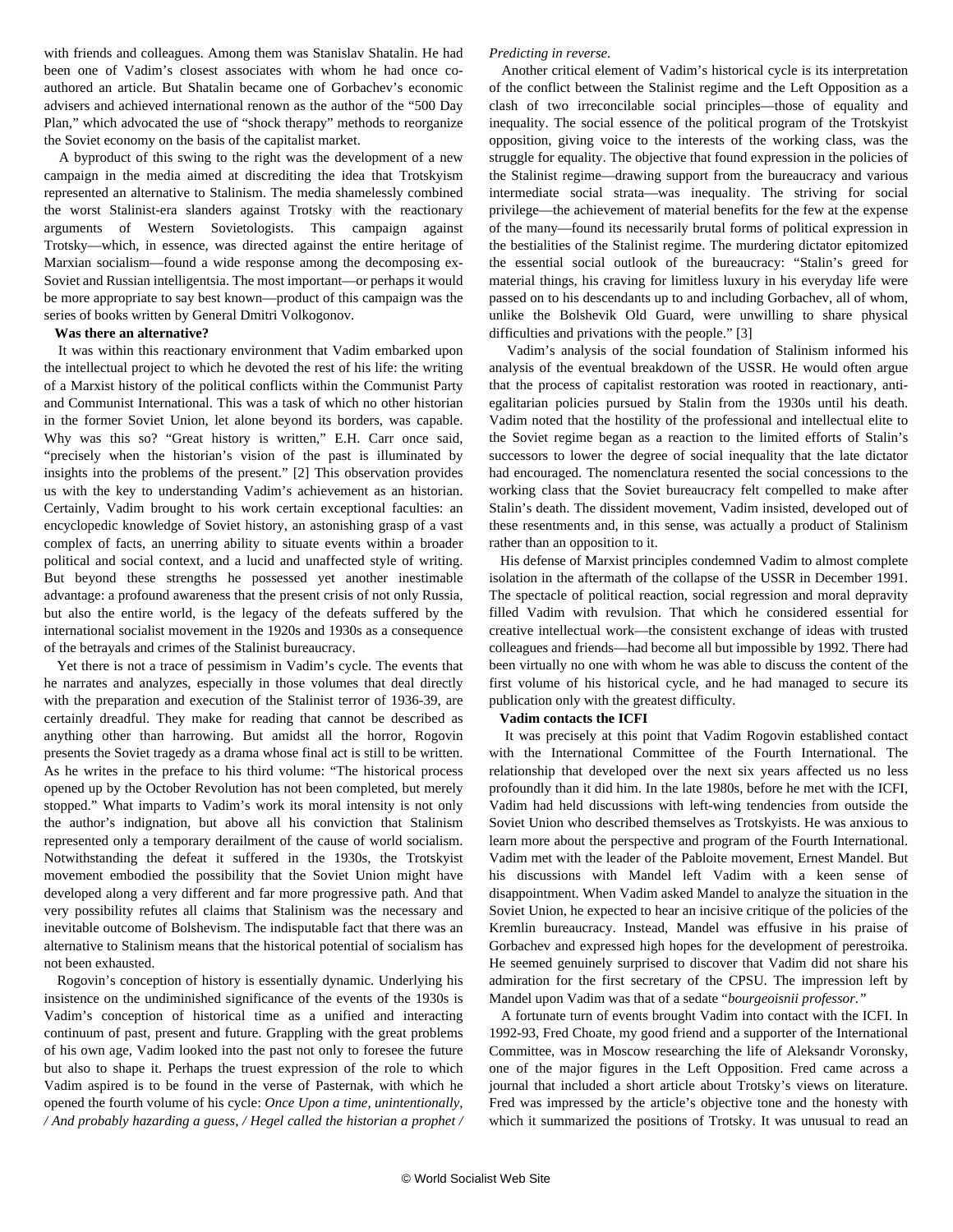article about Trotsky in a Soviet journal that was not marred by heavyhanded irony and/or misrepresentations. The author was Vadim Rogovin. Fred decided to contact Rogovin. He found his telephone number, called him and made an appointment. Their meeting went very well. Vadim was delighted to conduct a serious discussion on the subject of the Left Opposition. However Fred did not immediately tell Vadim that he was personally associated with the Trotskyist movement.

 Then fate intervened. Sometime earlier, Vadim had come across a copy of the Russian-language publication produced by the International Committee, the *Bulletin of the Fourth International*. He and his wife, Galya, had studied the contents carefully and decided that the *Bulletin* was an authentic Trotskyist publication. It was Galya who, with her usual perspicacity, told Vadim that he should find some way to contact ... David North! But how was this to be done? Vadim raised the question with Fred. Had he, Vadim asked, ever heard of North, and did Fred have any idea how he might contact this person? Fred indicated to Vadim that he thought he could be of some assistance.

 While Vadim had been looking for us, the International Committee had been looking for him. Between 1989 and 1991 I traveled on several occasions to the Soviet Union and met with numerous academicians. It had been my hope that somewhere, in the vast academic community, one would find a scholar who appreciated the need, amidst the collapse of the Soviet Union, to expose the crimes committed by Stalinism against the socialist movement, and, moreover, to write about the struggle waged by Trotsky and the Left Opposition against the bureaucracy's growth and consolidation of power in the 1920s and 1930s. The search had not been successful. One after another, the historians and sociologists with whom I spoke revealed themselves to be small-minded cynics, neither interested in, nor capable of, serious work. The climate of political reaction had overwhelmed whatever principles and ideals they might once have believed in. They seemed to hold Marxism responsible for every problem they encountered, both in society and their own lives. They saw in the reorganization of Russia on the basis of capitalism a veritable panacea.

 I recall a discussion in the autumn of 1991 with a well-known Soviet scholar who held a high position at the Historical-Archival Institute in Moscow. Two years earlier this same man had placed at my disposal the main auditorium of the institute, where I gave a lecture on the struggle of Trotsky against Stalin. But since that time he had surrendered to the pressure of reaction and absolutely nothing was left of his earlier socialistic leanings. He was firmly of the opinion that the establishment of a market economy would quickly solve all of Russia's problems. I argued with him, explaining that the unfettered subordination of Russia to the world capitalist economy would set it back by 100 years. "That," he replied laconically, "would represent a vast improvement over what we have today." From people with views such as these one could not expect any positive response to proposals for an objective study of the Trotskyist opposition to the Stalinist regime. The social and political outlook that they had adopted did not permit them to admit that Stalinism represented a grotesque perversion of the principles of the October Revolution, and that a genuine and viable socialist alternative to the policies pursued by the Soviet bureaucracy had been advanced by the Left Opposition.

# **Campaign in defense of historical truth**

 In March 1992, despite the apathy and opposition it had encountered among the demoralized remnants of the Soviet intelligentsia, the International Committee embarked upon a campaign in defense of historical truth: to expose the falsifications, betrayals and crimes of Stalinism; and to establish, on the basis of the historical record, the irreconcilable opposition of Marxism, embodied in the heroic struggle of Trotsky and the Left Opposition, to Stalinism. On March 11, 1992, in the opening report to the Twelfth Plenum of the ICFI, it was stated: "To answer the lie that Stalinism is Marxism requires that we expose the deeds of Stalinism. To know what Stalinism is one has to show whom Stalinism murdered. We have to answer the question: against what enemy did Stalinism strike its most terrible blows? The greatest political task of our movement must be to restore historical truth by exposing the far-reaching political significance of the crimes that Stalinism carried out. At the very center of this exposure must be the opening of the record of the Moscow Trials, the purges and the assassination of Trotsky.... When we speak of a campaign to uncover the historical truth, we see this as a task that benefits not only the working class in the narrow sense, but all of progressive humanity. What happened in the Lubianka is the concern of all of struggling mankind. Exposing the crimes of Stalinism is an essential part of overcoming the damage they caused to the development of social and political thought." [4]

 For most of Vadim's life it had not been possible for him to discuss openly his Trotskyist convictions, let alone participate in the work of the Fourth International. Similarly, our movement had for decades upheld the legacy of Trotsky's struggle, without the possibility of establishing contact with genuine Marxists within the Soviet Union. Yet, despite the formidable obstacles that were the product of unfavorable historical conditions, the trajectories of Vadim Rogovin and the Fourth International had finally, after separate voyages of more than a half-century, merged into the same orbital path.

 Discussions between Vadim and the International Committee began in the late spring of 1992. Initially, most of our exchanges took place through the new medium of e-mail. With Fred serving as our interlocutor, we exchanged, though in a somewhat restricted manner, ideas and proposals for the development of literary and political work. In October 1992, Vadim met briefly with Comrade Peter Schwarz during a short visit to Berlin. In February 1993, during a seminar in Kiev on the history of the International Committee, Vadim and I met for the first time. The discussions that we held over that weekend established a pattern that persisted during the years to come: We talked, debated, argued, disagreed, agreed, laughed, and made plans. In the course of further meetings held in Moscow in 1993 and early 1994, we discussed in detail the development of Vadim's historical cycle. As I have already said, the basic outline of the work had been developed by Vadim over many years of study and thought. And yet, as a consequence of his discussions with the International Committee, the intellectual and political scope of this work broadened immensely. Even after the initial discussions, Vadim decided that it was necessary for him to recast and rewrite his first volume. I do not mean to suggest that Vadim owed his ideas to the International Committee. The dialectical movement of his thought cannot be understood in such terms. Rather, Vadim's creativity was stimulated by discussion, which activated his imagination and aroused within his consciousness new ideas. At first, Vadim had believed that his project would require four volumes. The impact of his collaboration with the International Committee found its most direct expression in the fact that the scale of the project grew to seven volumes.

## **What made Vadim Rogovin's work unique**

 Vadim's work will, for decades to come, dominate historical literature on the subject of the Stalinist terror. A work of such monumental dimensions defies any attempt at cursory summation. But this must be emphasized: what sets Vadim's work apart from virtually all others is his insistence that the principal purpose and function of the terror was the elimination of the Trotskyist opposition to the Stalinist regime. Given the fact that the Stalinist regime continually insisted that the purpose of the terror was the elimination of Trotskyism, the ordinary reader—unacquainted with the standard works on the terror produced by Western historians—might wonder why I consider precisely this aspect of Vadim's thesis to be essential and exceptional. The answer is that much of Western historiography on the subject of the purges has been devoted to minimizing, if not denying, the centrality of the struggle against Trotsky and his ideas. As Vadim noted, the work by Robert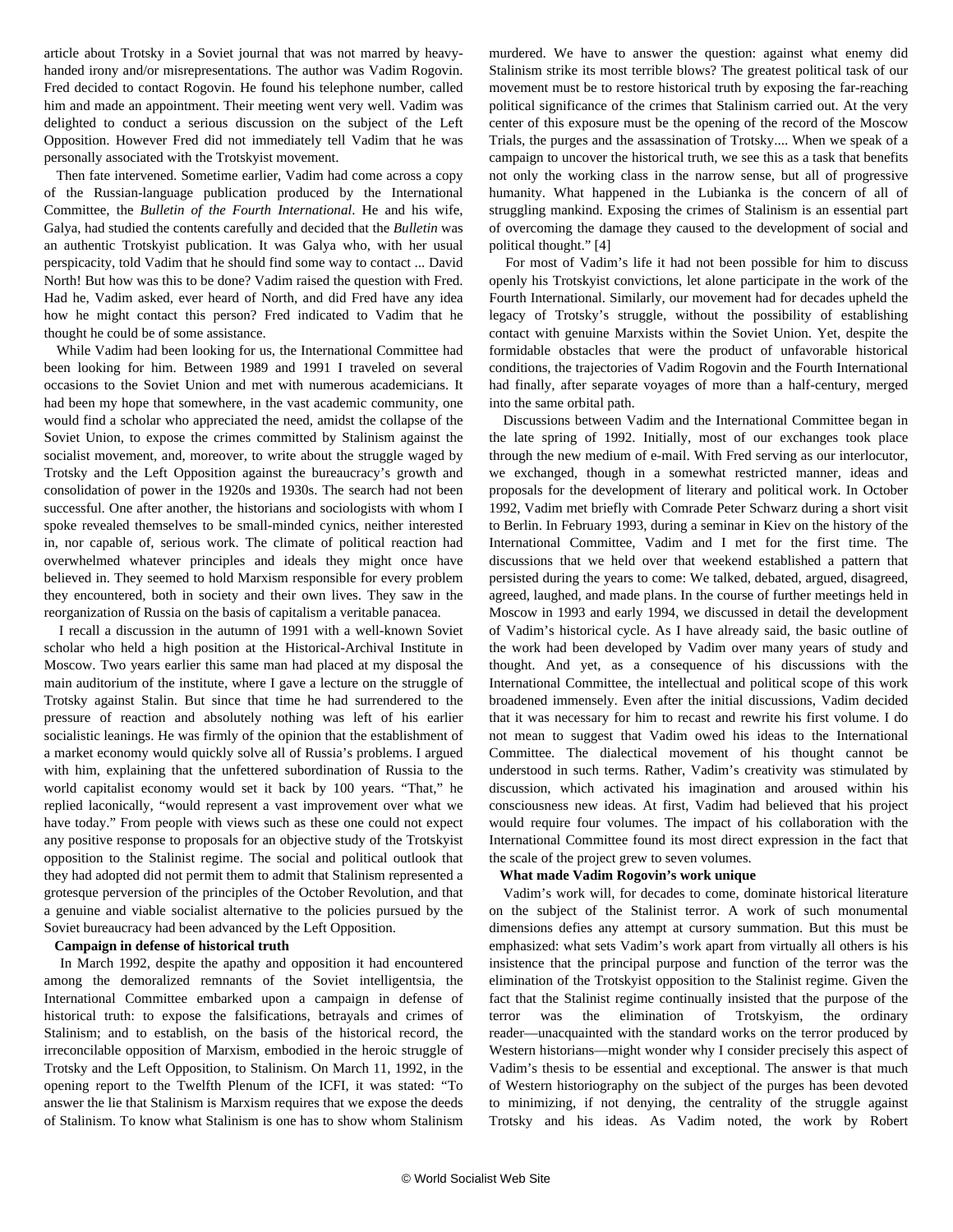Conquest—which, for more than 30 years, has been the best known in the field—devotes only a few pages to the subject of Trotskyism. Though not, perhaps, in so crude a form, many historians—even those who pursue their work honestly and conscientiously (and there are such people)—maintain that the terror was about almost anything in the world except the struggle against the influence of Trotsky. After all, they argue, Trotsky had been exiled from the Soviet Union in 1929. The most well-known members of the old Left Opposition had recanted their earlier Trotskyist views. Systematic repression had made impossible the development of political work among whatever remnants of Trotskyist groups may have still existed by the mid-1930s.

 Vadim rejected these views, which, he argued, underestimated the potency of the Marxist tradition within the Soviet Union and the depth of revolutionary sentiments among broad segments of the people. Moreover, despite their recantations, the Old Bolsheviks had never reconciled themselves to the Stalinist regime and remained potential focal points of pent-up mass dissatisfaction. Even within the bureaucracy, there remained elements who had not broken completely with their own revolutionary past and upon whose loyalty Stalin could not entirely depend. Trotsky's writings were followed and still exerted influence. After his assassination in December 1934, several volumes of Trotsky's writings were found in Kirov's apartment. Vadim analyzed the links between oppositionist currents within the USSR and Trotsky. The purges were not the product of a madman's paranoia. Stalin, Vadim insisted, had real reason to fear the influence of Trotsky, not only within the Soviet Union but beyond its borders. What then, was the ultimate purpose of the terror? "The Great Purge of 1937-1938," wrote Vadim, "was needed by Stalin precisely because only in this way was it possible to rob of vitality the strengthening revolutionary movement of the Fourth International, to prevent it from turning into the leading revolutionary force of the epoch, to disorient and demoralize world public opinion, capable otherwise of becoming receptive to the adoption of 'Trotskyist' ideas."

 Early in 1994 the second volume of Vadim's cycle was published. A press run of 10,000 copies had been ordered, and—as there was no other place where they could be stored—all the books were delivered to Vadim's apartment. Bundles of books, wrapped in brown paper, were everywhere—on shelves, tabletops, in closets, beneath beds and chairs, and on top of the refrigerator. Vadim was delighted with the arrival of his "newborn," and was already hard at work on the third volume. In addition to the support of the International Committee, the release of previously closed documents from state archives gave a powerful impulse to his research and writing. Never in Vadim's life, as he freely admitted, had he been so happy. At long last, he was able to accomplish all that of which in the past he had only been able to dream. Then came the unexpected. In May 1994, after Vadim had complained of pain in his lower abdomen, his physicians ordered a computer tomogram, which detected a growth in Vadim's large intestines. An operation was undertaken, and a large tumor was removed from his colon. The surgeon also discovered two metastases in Vadim's liver, which he attempted to deal with by performing a resection. The prognosis was devastating: a rapid physical decline was to be expected. It was unlikely that Vadim would survive more than one year.

#### **The fight against the post-Soviet School of Historical Falsification**

 Vadim received the news with extraordinary calm. "I see nothing," he said, "that is particularly tragic in my personal fate." One could not but admire Vadim's stoic response, but we all felt that there was, in this unexpected and terrible development, something profoundly tragic, in an almost classical sense. At the very moment when objective conditions finally permitted Vadim to fulfill his life's ambition, he was struck with a relentless and incurable disease. In the fall of 1994, when Vadim had recovered sufficiently from his operation, I visited him in Moscow. He had resumed work on the third volume, which he hoped to complete

within a few months. As always, the first order of business was the drawing up of an agenda for our discussions. The most important item was "Plans for the Future." We talked about the impact of the new campaign of falsifications that had been unleashed by the publication of books by Professor Richard Pipes and General Dmitri Volkogonov. Was it not time, I suggested to Vadim, for the International Committee to launch an "International Counter-Offensive Against the Post-Soviet School of Historical Falsification"? Vadim immediately repeated the title in Russian, which made it sound even more grandiose and imposing. It appealed to him immensely. I asked Vadim if he would be prepared to undertake a lecture tour to the United States during the early spring of 1995. Vadim greeted the proposal with enthusiasm. At that moment I had no idea whether Vadim would be alive in the spring. But the prospect of lecturing abroad had a therapeutic effect upon Vadim greater than any treatment known to medical science. As his spirit soared, Vadim's capacity for work seemed fully restored. He rapidly completed the third volume and threw himself into the preparation of his American lectures.

 The first lecture was to take place at Michigan State University in Lansing; the second at the University of Michigan in Ann Arbor. Further talks were scheduled in Palo Alto and Boston. Our party organized a campaign to build the lectures the likes of which had not been seen on a college campus in the United States for at least the last 20 years. We advertised the lectures as "a major intellectual event"—something that struck the students as so strange, unusual and welcome that it quickly generated a great deal of interest and excitement among them. It was with trepidation that we awaited the arrival of Vadim and Galya. Several months had passed since my visit to Moscow. I wondered whether his health was up to the rigors of travel and a demanding series of lectures. But my concerns were soon set to rest. Vadim's mood was nothing less than euphoric and his physical condition seemed robust. His interest in every facet of American life was inexhaustible. As we were soon to discover, we had on our hands one of the most formidable sightseers since Marco Polo. Between discussions on his upcoming lectures, Vadim insisted on seeing as much of Detroit and its environs as possible. His interest in sociology was not merely that of a theoretician. Vadim possessed acute powers of observation, and was fascinated by the variety, anomalies and contradictions of the United States. Vadim wanted to sample and savor as much as possible of American life—and I mean that literally. On a trip to a mall, Vadim noticed an ice cream parlor. He strode in and was amazed by the variety of flavors. He ordered a sundae with three scoops of ice cream. The attendant behind the counter pointed to the vast array of toppings, and asked Vadim which he would like on his ice cream? "All of them," he replied.

 The lectures were a triumph. At Michigan State University, nearly 150 students, faculty and administrators were in attendance. At the University of Michigan, the attendance was close to 250. Vadim had the gift of presenting complex ideas in a manner that made them accessible and interesting to a diverse audience. Vadim placed great value on his interaction with the audience. He enjoyed questions more than anything else, because they allowed him to gauge the audience's response, to clarify elements of his presentation and develop new ideas that had not previously occurred to him.

 At the conclusion of the tour of the United States we agreed that a further series of lectures would be organized in other parts of the world. In February 1996 Vadim lectured in England and Scotland. In May-June 1996, Vadim delivered lectures in Australia before standing room only audiences whose size shocked—and, it often seemed, dismayed—the history faculties of the universities at which the meetings were held. The four lectures given by Vadim—two in Sydney and two in Melbourne—attracted a turnout of nearly 2,000 people. In December 1996 Vadim traveled to Germany to deliver a lecture in Berlin, at the Humboldt University, and in Bochum.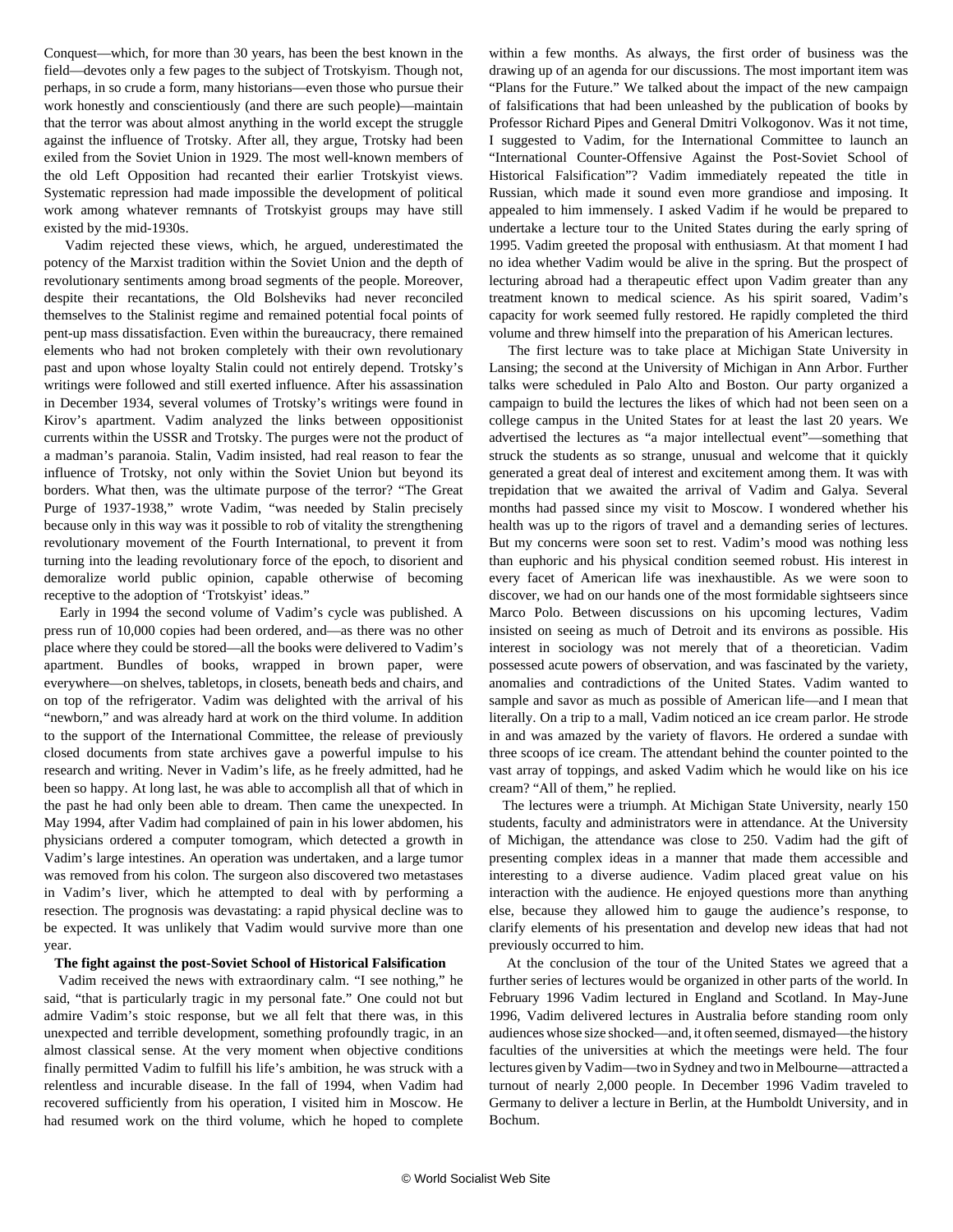Vadim was pleased with the success of his lectures. But he derived his greatest satisfaction from meeting the comrades of the International Committee. The depth of his isolation in Russia made him all the more grateful to be with friends and genuine comrades. Vadim found among them a sense of idealism and solidarity that was impossible within the bureaucratized organizations that he had known in the USSR. Meeting and working with Trotskyists from all over the world was, for Vadim and Galya, not only a political and intellectual experience, but a deeply emotional one. Invariably, as the day of their return to Moscow drew closer, the mood of Vadim and Galya would grow darker. They would seek to retain their composure by showering gifts upon their hosts. Then, when they arrived at the airport and time came to say their last goodbyes, there were always embraces and tears.

 Life in Moscow was not easy for Vadim. While the trips abroad seemed to work wonders upon his health and morale, the returns to Moscow often were followed by a physical and emotional relapse. Given the nature of Vadim's illness, long and exhausting sessions of chemotherapy were unavoidable. But they were made still more difficult by the isolation that Vadim felt within Russia. Little remained of his old circle of friends and colleagues. Many of them had simply adapted to the new environment by shedding their past beliefs and principles. With such people Vadim refused to maintain any personal contact. Then there were other friends, less adaptable, who felt that their lives had lost all purpose in the utterly debased conditions of post-Soviet life. Vadim and Galya did what they could to support and encourage such friends. Once Vadim invited an old friend to dinner. He wanted me to meet her and discuss the work and perspective of our movement. She listened in silence, barely uttering a word. What few observations she made expressed the deepest pessimism and demoralization. When the woman left Vadim explained: "She was once perhaps the most honest and respected journalist in the Soviet Union. Her articles on social problems and conditions of everyday life were read by millions of people. She received thousands of letters every week. Then her newspaper closed down and she could not find another job. Her audience no longer exists, and she sees no reason to live. I know many people like her."

 In order to maintain his own emotional equilibrium, Vadim attempted—to the extent that this was possible—to maintain a certain detachment from daily political developments. As Avner Zis, the brilliant Soviet aestheticist who remained one of Vadim's few close friends, once noted: "We watch the news on television and see only two types of people—idiots and gangsters." Vadim tried as best he could to concentrate on his historical work. But the depth of the intellectual, social and moral degradation profoundly affected him. Though he understood the counterrevolutionary nature of Stalinism, Vadim found it difficult to accept—emotionally, if not intellectually—that there had not emerged from the Communist Party, an organization with 40 million members, at least several dozen, if not a few thousand, genuine Marxists.

 On the weekend of Vadim's sixtieth birthday, the Communist Party called an anti-Yeltsin demonstration that coincided with the forty-second anniversary of the defeat of Nazi Germany. Though he despised Zyuganov, Vadim hoped that the date of the demonstration would somehow evoke residual socialist sentiments among the Moscow population. "At least we shall see some red flags," Vadim said, urging me to accompany him to observe the demonstration. I was glad to walk with Vadim, but warned him not to get his hopes up. The demonstration sickened Vadim: there were a few red flags, but even more posters bearing the image of Stalin. There were also swastikas and anti-Semitic leaflets being widely circulated. The demonstration came to a halt before the Lubianka, and Zyuganov addressed the demonstrators from the steps of the old secret police headquarters within which—60 years before—thousands of Old Bolsheviks had been tortured and shot. As Vadim left the scene, he gave voice to all his grief and frustration. "Now

you have seen for yourself what has become of our society," he said again and again. As we walked through the streets of Moscow I attempted to counteract Vadim's depression. The demonstration did not represent the entire Russian reality, I argued. Other influences were at work, including his own writings. Vadim was not willing to be consoled. "Nothing I write will make any difference in this country," he insisted. We came across a small kiosk with a few tables and chairs set up beside it. We purchased some sodas and sat down to drink them. The argument continued. Suddenly we noticed a man observing us. As we wondered who he was, he came up to Vadim and said quietly: "I know who you are. Please accept my gratitude for what you have written. You have many friends." As we completed our journey home, Vadim's mood was euphoric.

 Such shifts in mood were not unusual for Vadim. He was a complex and multifaceted man—as much an artist as a scientist. The richness of his thought flowed from a rare blend of logic and emotion. Vadim possessed an awesome capacity to absorb, analyze and assimilate information. Part of the secret of the speed with which he wrote was that he retained much of what he read—archival documents, books, and articles from journals—and did not need to spend a great deal of time making, studying and reorganizing notes. But however great a claim historical facts and sociological statistics made upon his memory, there was still plenty of room for poetry. He recited with ease the verses of Pushkin, Mayakovsky, Pasternak and other Russian-Soviet masters. The beauty and passion of his recitations were not merely the work of memory. Vadim both understood and felt the images to which he gave voice with such sensitivity.

#### **Final illnes**

 When Vadim left Australia this past January, he was full of hope. At the conclusion of his lecture, I had presented Vadim with the newly published English-language translation of *1937.* In accepting the book, Vadim acknowledged before the audience that the last six years had been the happiest of his life. He wished, moreover, to share a secret with the audience. The seventh and last volume of his historical cycle would be dedicated to the International Committee of the Fourth International, without whose support and encouragement his work would not have been possible. For the next few months Vadim seemed to be holding his own physically. In May, he and Galya traveled to Israel to visit a daughter. Upon his return, Vadim suddenly found it difficult to move his left arm. His doctors assured him that he had suffered only a small stroke, and that there was no reason to be alarmed. In August, however, the weakness extended to his legs. Vadim entered the Institute of Oncological Sciences for tests and treatment.

 Though Vadim assured me over the telephone that his condition was stable and that doctors expected an improvement, I feared the worst and decided to visit him in September. I arrived in Moscow on September 11, amidst the growing chaos of the financial crisis that had, during the previous week, produced the collapse of the ruble. I went immediately to the hospital. Twenty years before it had been, no doubt, a showcase of Soviet scientific achievements. Now it seemed a symbol of the social catastrophe that had overtaken Russia. The vast structure was cold and dark. On that Friday evening, medical personnel were nowhere to be found. Vadim's room was on the eighteenth floor. All the medical stations were deserted. Only an elderly cleaning woman, bent over a mop, was to be seen. Searching through the darkened halls, I found Vadim's room and entered. He was sitting at a small desk, writing. His appearance had greatly changed. Galya was living with Vadim in the hospital room, taking upon herself all the essential functions that the hospital—devastated by the social crisis—was unable to provide. She prepared Vadim's food, changed the sheets on his bed, checked his blood pressure and sugar levels, administered medications, and washed him.

 As it was already late and Vadim was very tired, we agreed to begin our discussion the next day. But when I arrived on Saturday morning, Vadim's condition had suddenly deteriorated drastically. He was gasping